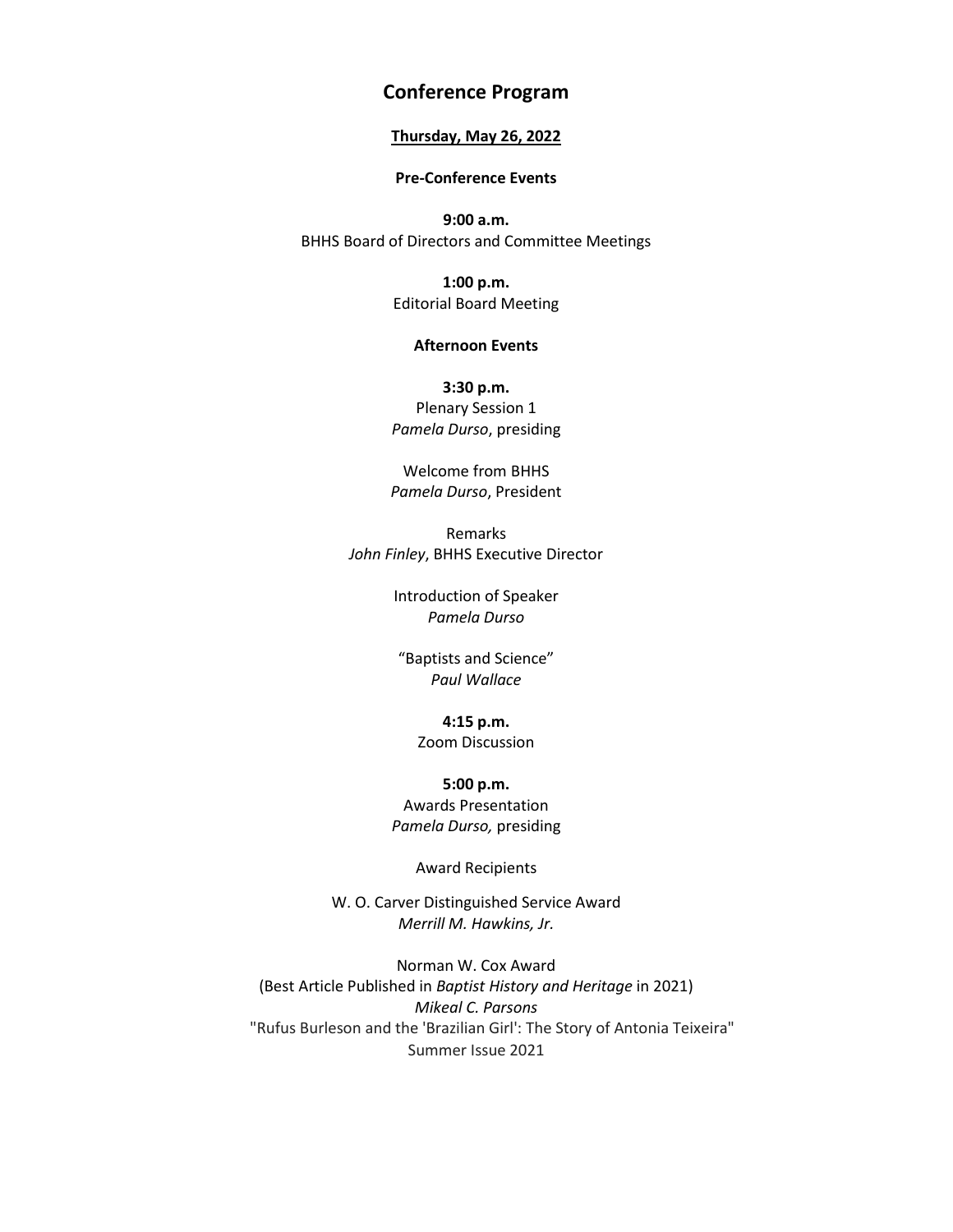# **Evening Events 7:00 p.m.** Plenary Session 2

*Pamela Durso*, presiding

Introduction of Speaker *Pamela Durso*

"John Houghton: An Incomplete Briefing" *Fisher Humphreys*

# **7:45 p.m.** Zoom Discussion

# **Friday, May 27, 2022 Morning Events**

#### **9:00 a.m.**

Zoom Business Session *Pamela Durso*, presiding

#### **10:00 a.m.**

Breakout Session 1

"Wrestling with Evolution: Historical Baptist Perspectives on the Origin of Life" *Richard Connor Evans*

> "Clyde T. Francisco: Genesis 1-3 and Modern Science" *Michael O'Neal*

"Tennessee Baptists and the Scopes Monkey Trial" *Joseph E. Early, Jr.*

# **11:15 a.m.**

Zoom Discussion

#### **12:00 Noon**

Fellowship of Baptist Historians Gathering *Michael* Dain, President, presiding

"Applying the 'Spirit of Christianity' to the 'Settlement of all these Secular Questions': The Great Railroad Strike of 1922 and the Social Gospel Leadership of Ben W. Hooper, Chair of the Railroad Labor Board (1920-1926)" *Merril Hawkins, Jr.*

Zoom Discussion and FBH Business Session